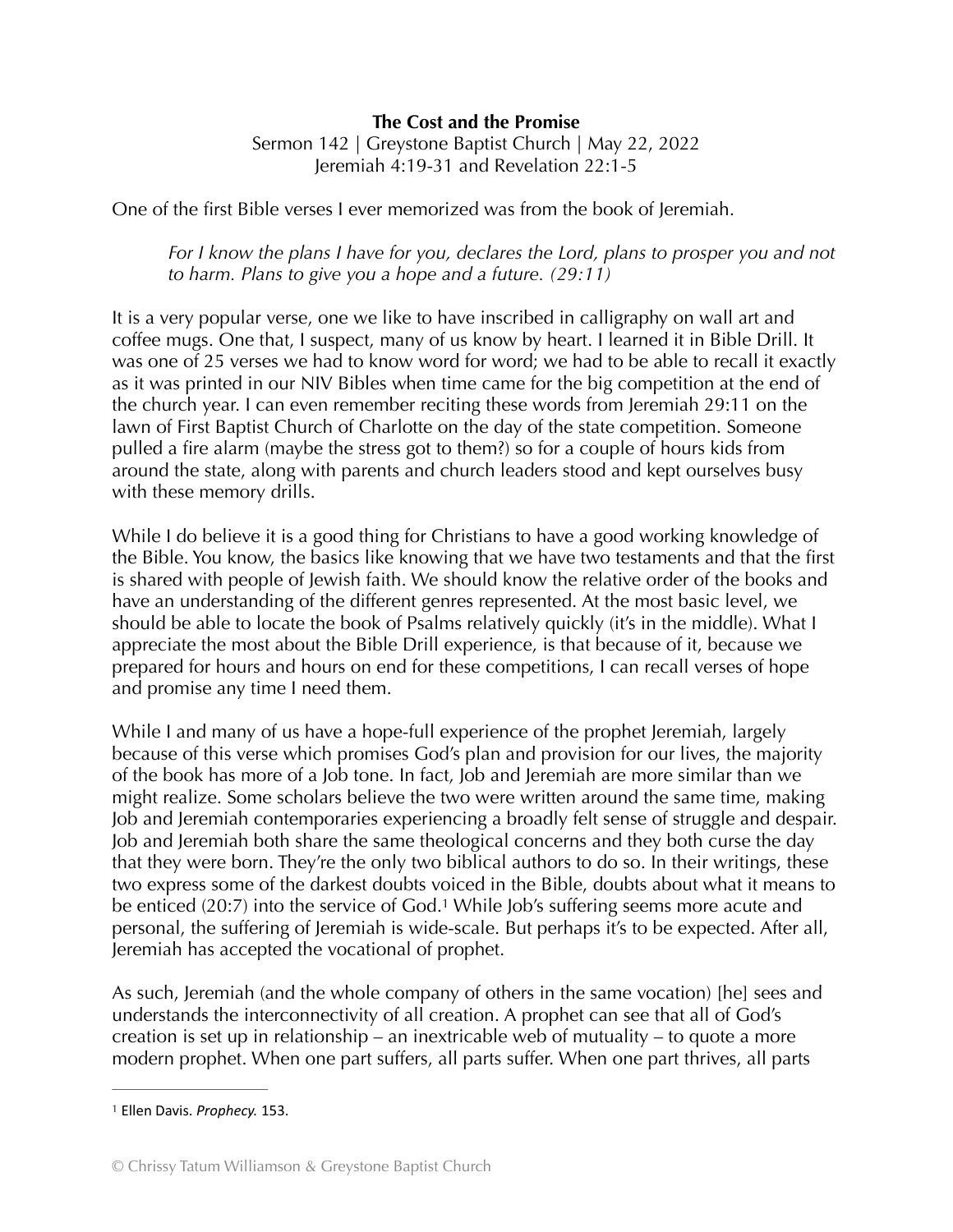thrive. In the ancient world – as evidenced in the writings of the ancient prophets – the prophets stood between God and the people of Israel, speaking boldly on behalf of God while experiencing the suffering of the people. "When there is 'cleanness of teeth,' Amos himself is hungry. When there is drought in Israel (1Kings 17) or Judah (Jeremiah 14), Elijah and Jeremiah are thirsty."<sup>2</sup> They suffer *with* their communities even as they beg and plead the people to change their ways so that God can bring an end to the pain. This is apparent in today's scripture reading from Jeremiah 4:

<span id="page-1-2"></span>

| 19: | My anguish, my anguish! I write in pain!               |
|-----|--------------------------------------------------------|
|     | Oh, the walls of my heart!                             |
|     | My heart is beating wildly;                            |
|     | I cannot keep it silent;                               |
|     | for I hear the sound of the trumpet, the alarm of war. |
|     |                                                        |

<span id="page-1-3"></span>*31: For I hear a sound like a woman in labor, in anguish like one bearing her first child – the sound of Daughter-Zion panting; she stretches our her hands: "O woe is me! My life is fading away before killers!"* 

Even as the prophet suffers with the people, their position is distinct from the community at large. The prophet suffers additional torment because while the people experience pain, grief, struggle, and loss, the prophet knows that the cause of communal suffering is sin. More precisely, "they suffer because the covenantal structure of reality has been violated... [and when that happens] the prophet suffers triply."  $3$ 

The prophet suffers first as a *creature of God* who catches a glimpse of God's dreams for this world, for the good that was established at the moment of creation.

The prophet also suffers as *one of the people*. A human being living in covenantal relationship with God.

Thirdly, the prophet suffers as a servant of God who has been chosen and called by God to give voice to God's involvement in a particular moment of history. As the prophet sees and understands the historical moment, he or she gets a glimpse through God's eyes and therefore experiences the pain of both God, whose heart is shattered by all the evil and sin in our world *and* the prophet who sees the unwillingness of the people to listen, to recognize their own role in creating or perpetuating the problem, and to change in order to alleviate the suffering.

The prophet's heart is full of pain and anguish.

<span id="page-1-1"></span>*Ibid.* 13. [3](#page-1-3)

<span id="page-1-0"></span><sup>&</sup>lt;sup>[2](#page-1-2)</sup> Ellen Davis. *Prophecy*. 12.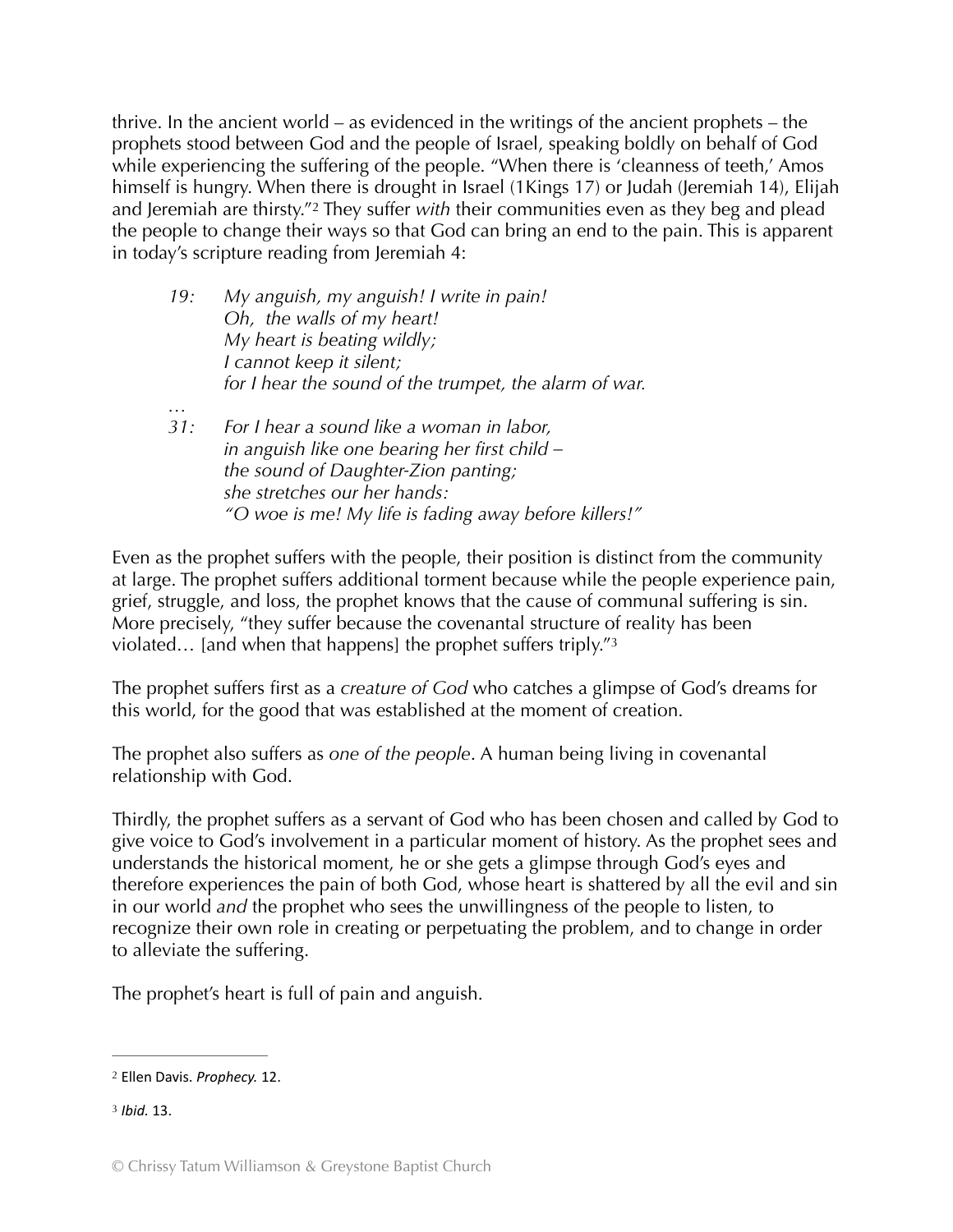It is no wonder Jeremiah joined Job in cursing the day of his birth. He understands the full picture.

For some time now, as long as I can remember, actually, scientists and climate watchers have been warning that human behavior is causing irreparable harm to our environment. At first, the easy solutions were things like carpooling and participating in the popular, "reduce, reuse, recycle," campaigns. But despite those smaller efforts, climate scientists agree that the earth is changing, rapidly. In fact, an Intergovernmental Panel on Climate Change reported earlier this year that if there is no broad scale, global commitment to changing our collective behaviors, the world will become uninhabitable[. 4](#page-2-0)

<span id="page-2-2"></span>The biggest concern right now is global warming. The Intergovernmental Panel, the one that reported to the UN in April of this year, found that according to their models (which include several different levels of emissions reductions), the earth's temperature will increase 1.5 degrees Celsius in the early 2030s. That's within the next 10 years.

To put it in simpler terms, unless we can reduce emissions drastically (basically taking them down to zero, globally), an increase of 1.5 degrees is pretty much going to happen. You might be thinking, 1.5 degrees? What's the big deal?

Climate Scientist, Katharine Hayhoe, says it best (I think). Consider the earth as a human body. It is a body that is remarkably good at maintaining a very specific temperature in order to keep everything healthy and working together. For humans, that temperature is 98.6 degrees Fahrenheit. When our temperature rises even just one degree, we feel it. It's called a low grade fever. We all know how miserable even a low grade fever can be. We're tired, we don't want to exercise or socialize or go to work. We cannot be at our best when we're running a fever… even a small one. So we seek out interventions to help get us back on track.<sup>[5](#page-2-1)</sup>

<span id="page-2-3"></span>Using the same logic, it is safe to say that the earth has a fever. We can debate whether it's low grade or reaching a point where hospitalization might be needed, but the fact is, the earth is sick, and we know that our current behaviors (shared behaviors) are making the problem worse… quickly.

These trends are easy to see if you consider the whole world, not just our little corner of it. Sea levels are rising. Average temperatures are rising. Ice caps and glaciers are melting. There are more wildfires and major storms than in prior years. All of this is related to the "fever" the earth has.

<span id="page-2-0"></span><sup>&</sup>lt;sup>[4](#page-2-2)</sup> UN climate report: It's 'now or never' to limit global warming to 1.5 degrees. https://news.un.org/en/story/ [2022/04/1115452](https://news.un.org/en/story/2022/04/1115452)

<span id="page-2-1"></span>[<sup>5</sup>](#page-2-3) Katharine Hayhoe. *Global Weirding: What's the Big Deal With a Few Degrees?* https://www.youtube.com/ [channel/UCi6RkdaEqgRVKi3AzidF4ow](https://www.youtube.com/channel/UCi6RkdaEqgRVKi3AzidF4ow)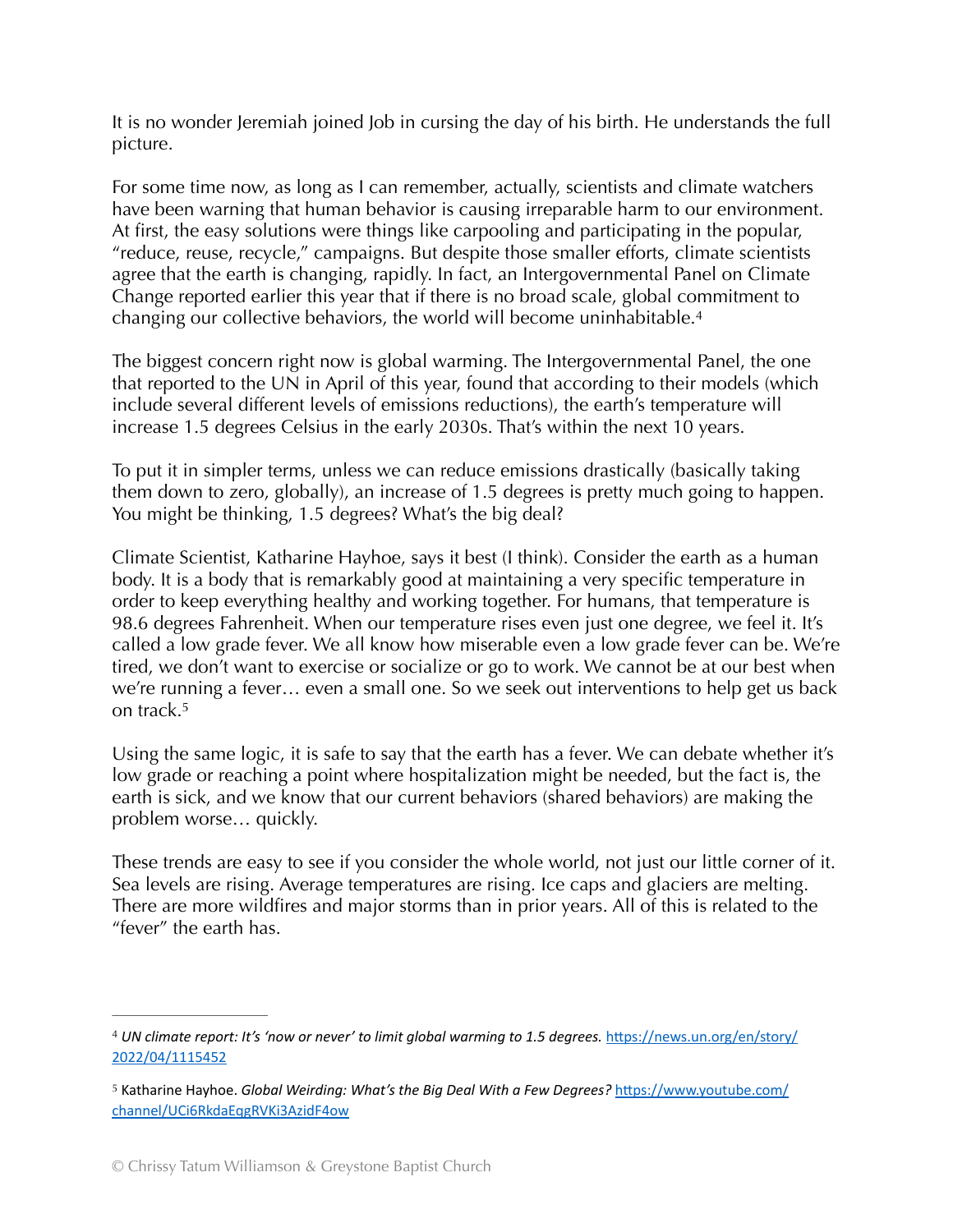Of course, there are exceptions to these averages. This is always true of data. There are outliers. There are cold days in spring and warm days in the winter. There are years that are dry and years that are wet. But overall, the data is clear. The earth is warming and we are seeing the consequences on a global scale.

Closer to home, here in the Southeast, the symptoms of the earth's fever look like more mosquitos carrying diseases like West Nile. Like rising sea levels causing flooding that comes with stronger storms, and threatening damages to homes and cities near the coast. We have seen this in Charleston and Wilmington already. Rising sea levels can also cause permanent land loss, not just storm-related flooding. Between 1932 and 2016, Louisiana lost over 2,000 square miles of land due to the rise. This kind of loss triggers the loss of habitats and new migration patterns for all kinds of living creatures: creeping things, crawling things, swimming and soaring things, all forced to move or face extinction. [6](#page-3-0)

<span id="page-3-1"></span>These are the symptoms of the earth's fever.

These realities paint a picture that is far from Eden, far from God's dream for a world in which all of creation works together, every created thing in harmony with the other, one body thriving in relationship with God and with one another.

The more we listen and learn about this crisis, the more we begin to see the big picture, the one that stretches far beyond ourselves and our own individual experience. And as our perspective grows, our hearts begin to break, like Jeremiah's, weeping and lamenting the ways that we have broken our covenant with God. The one implied at creation and reiterated after the flood. We have failed as stewards of God's good earth.

But before we join the likes of Job and Jeremiah who throw their hands in the air, discouraged and full of despair, we need to read the last three chapters of Jeremiah, and the other Hebrew prophets, and the Gospels, and the book of Revelation in order to see that even when the trials, struggles, and tribulations threaten to overcome, God is always working toward New Creation.

There is a cost, and it is always relational, as God's own self is a relational God… Emmanuel, God *with* us.

In terms of this specific environmental crisis, we know what we have to do in order to right our relationship with the earth. Some solutions are simple: reduce, reuse, recycle… carpool, bike ride, walk… And some solutions are complex: reducing our national (and even global) emissions. Exploring and innovating newer, cleaner ways to produce the energy that we need.

We can become open to learning about this crisis, more about the fever the earth has, and as we learn we might discover that there are indeed ways that we can work together to

<span id="page-3-0"></span>[<sup>6</sup>](#page-3-1) WISC Presents: A Faith Leader's Guide To The Fourth National Climate Assessment. http:// www.creationjustice.org/uploads/2/5/4/6/25465131/wisc\_eewg\_nca4\_fact\_sheets.pdf